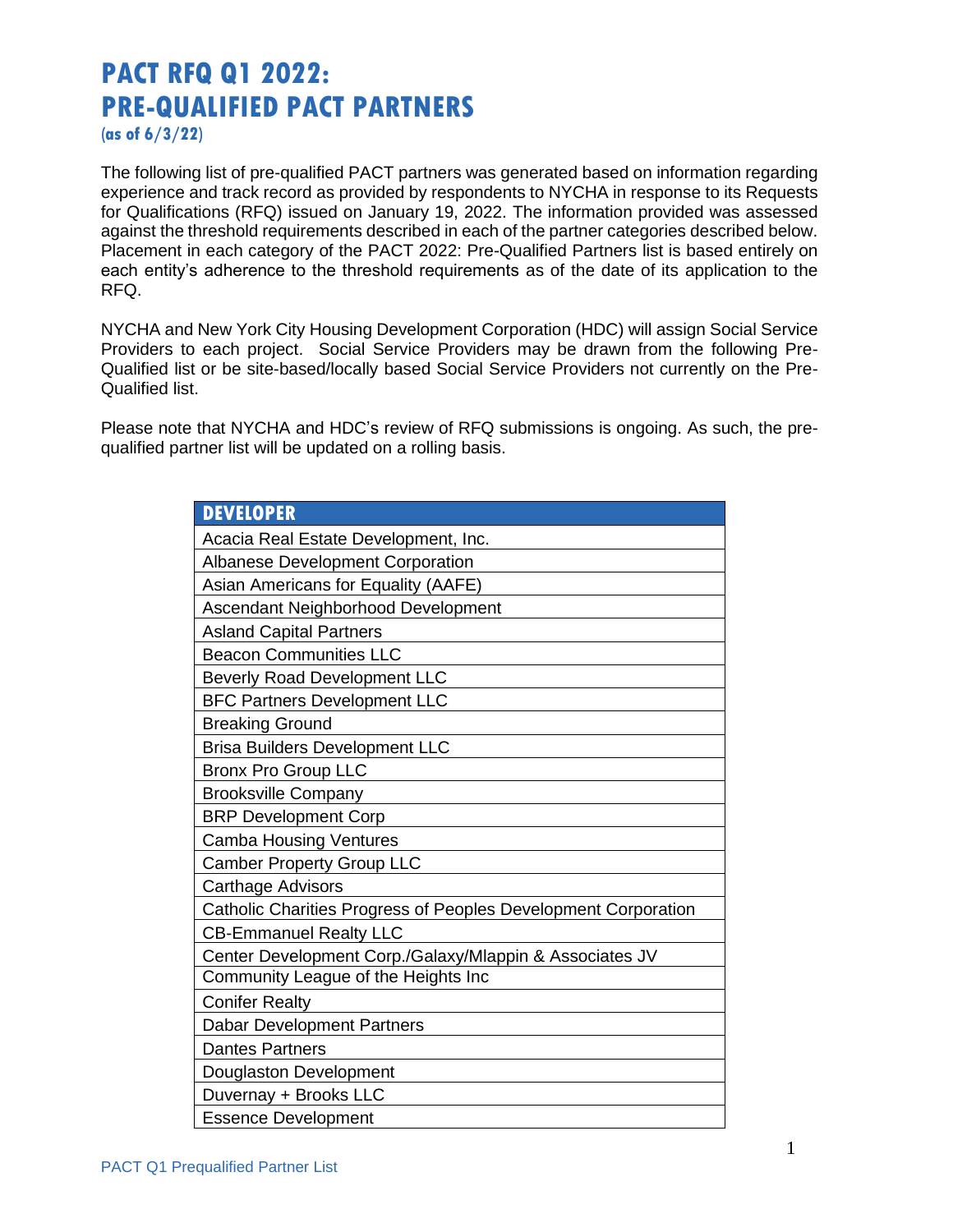| <b>Fairstead Affordable NY LP</b>                  |
|----------------------------------------------------|
| <b>Fifth Avenue Committee Inc</b>                  |
| Flatbush Development Corp.                         |
| <b>Fordham-Bedford Housing Corporation</b>         |
| <b>Genesis Companies LLC</b>                       |
| Gilbane Development Company                        |
| <b>Goddard Riverside</b>                           |
| <b>Henge Development LLC</b>                       |
| Hope Community Inc.                                |
| <b>IMPACCT Brooklyn</b>                            |
| Infinite Horizons                                  |
| Joined Development Partners LLC                    |
| <b>K&amp;R Preservation LLC</b>                    |
| Kalel Holdings LLC                                 |
| Kraus Construction, Inc                            |
| <b>L&amp;M Development Partners Inc</b>            |
| Lemle & Wolff Development Company                  |
| Lendlease Americas Holdings Inc                    |
| Marshall Procida Development Group LLC             |
| <b>MBD Community Housing Corporation</b>           |
| Mccormack Baron Salazar                            |
| <b>MDG Real Estate Partners LLC</b>                |
| <b>Mega Group Development LLC</b>                  |
| <b>MHANY Management Inc.</b>                       |
| Monadnock Development                              |
| Mountco                                            |
| <b>NCV Capital</b>                                 |
| <b>NMD/CDI Joint Venture</b>                       |
| <b>Notias Construction Inc</b>                     |
| Notias Development, LLC                            |
| <b>Omni New York LLC</b>                           |
| One Bar Development LLC                            |
| <b>Pemmil Affordable LLC</b>                       |
| Pennrose LLC                                       |
| Pennrose NY Developer, LLC                         |
| Preservation of Affordable Housing Inc (POAH)      |
| Procida-Butz                                       |
| <b>Property Resources Corporation</b>              |
| <b>Prospect Development Partners</b>               |
| <b>RDC Development LLC</b>                         |
| <b>Riseboro Community Partnership</b>              |
| Rockabill Development LLC                          |
| <b>Selfhelp Realty Group</b>                       |
| Services for the UnderServed, Inc.                 |
| Settlement Housing Fund Inc                        |
| Sisters of Charity Housing Development Corporation |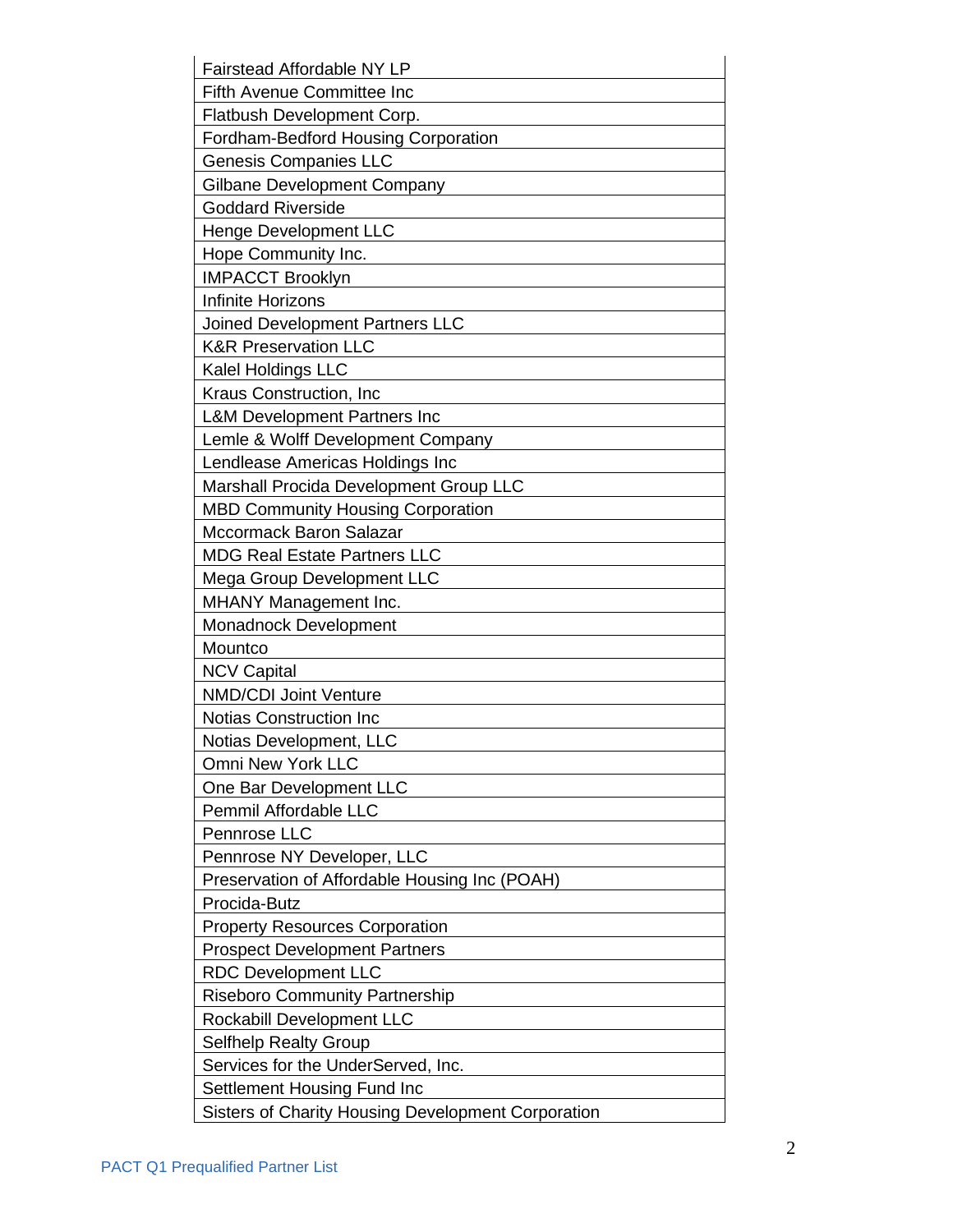| <b>SKA MARIN</b>                                        |
|---------------------------------------------------------|
| <b>Slate Property Group</b>                             |
| <b>SLSCO</b>                                            |
| Smith & Henzy Advisory Group                            |
| <b>SMJ Development Corp</b>                             |
| St. Nicks Alliance Corp                                 |
| <b>Standard Communities</b>                             |
| <b>Stuart Alexander and Associates</b>                  |
| The Arker Companies                                     |
| The Community Builders                                  |
| The Hudson Companies Inc                                |
| The National Housing Partnership Foundation (NHP)       |
| Toporovsky & Sons Realty Corp                           |
| <b>Trinity Financial Inc.</b>                           |
| <b>Type A Projects</b>                                  |
| Vaya Development                                        |
| West Harlem Group Assistance Inc                        |
| Women's Housing and Economic Development Corporation    |
| WSFSSH                                                  |
| Xenolith Partners Inc                                   |
| Xylem                                                   |
|                                                         |
| <b>GENERAL CONTRACTOR</b>                               |
|                                                         |
| 419 Builders                                            |
| <b>A3 Construction LLC</b>                              |
| <b>AAH Construction Corp.</b>                           |
| AWL Industries, Inc                                     |
| <b>BFC Partners Development LLC</b>                     |
| <b>Brisa Builders Corp</b>                              |
| Center Development Corp./Galaxy/Mlappin & Associates JV |
| Chateau GC LLC                                          |
| <b>CNY Group</b>                                        |
| Conrock                                                 |
| <b>Consigli Construction</b>                            |
| <b>CVM Construction</b>                                 |
| <b>Fairstead Affordable NY LP</b>                       |
| <b>Gilbane Development Company</b>                      |
| <b>GMA Construction Group</b>                           |
| <b>HOME BUILDERS 1 LP</b>                               |
| <b>L&amp;M Builders Group</b>                           |
| Lemle & Wolff Construction Corp                         |
| Lendlease Americas Holdings Inc                         |
| Levine Builders                                         |
| MDG Design + Construction LLC                           |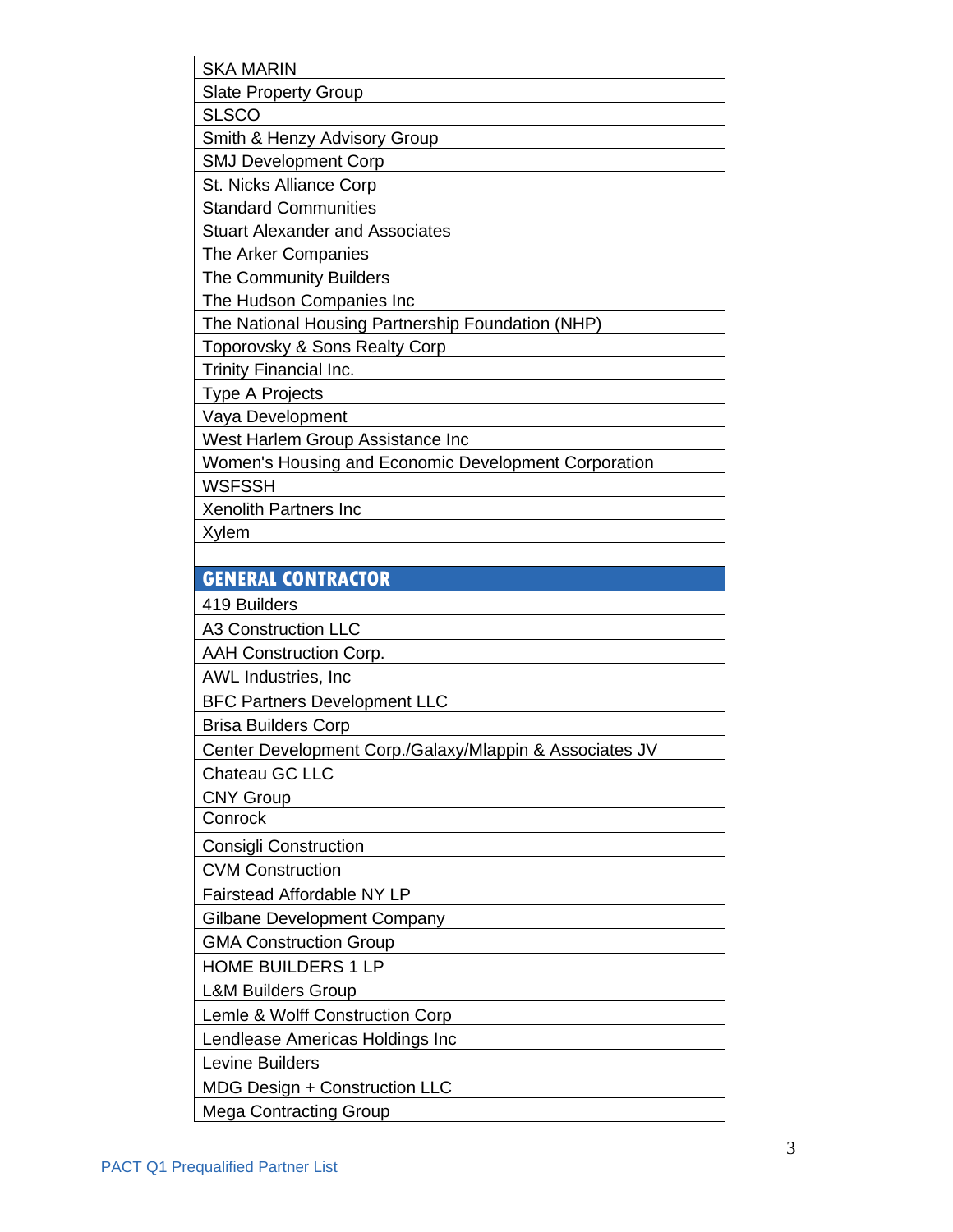| Melcara Corp                                            |
|---------------------------------------------------------|
| <b>Metropolitan Construction Corp</b>                   |
| Monadnock Construction Inc.                             |
| Mountco                                                 |
| P&K Contracting Inc.                                    |
| Penta Restoration Corp.                                 |
| Procida-Butz                                            |
| <b>Pyramid ETC Companies LLC</b>                        |
| <b>Renewal Construction Services LLC</b>                |
| <b>SLSCO</b>                                            |
| Weatherproofing Technologies, Inc.                      |
|                                                         |
| <b>PROPERTY MANAGERS</b>                                |
| American Realty & Management                            |
| Ashton Management Corp (Kraus)                          |
| Asian Americans for Equality (AAFE)                     |
| <b>Beacon Residential Management</b>                    |
| <b>Breaking Ground</b>                                  |
| <b>Bronx Pro Group LLC</b>                              |
| <b>C&amp;C Apartment Management LLC</b>                 |
| Center Development Corp./Galaxy/Mlappin & Associates JV |
| <b>Clinton Management</b>                               |
| <b>Conifer Management</b>                               |
| <b>Cornell Pace Inc</b>                                 |
| <b>Fairstead Affordable NY LP</b>                       |
| Faria management                                        |
| <b>Fifth Avenue Committee Inc</b>                       |
| Fordham-Bedford Housing Corporation                     |
| Front Door Management                                   |
| <b>Genesis Realty Group LLC</b>                         |
| <b>Grenadier Realty Corp</b>                            |
| <b>Grenadier Realty Management LLC</b>                  |
| <b>IMPACCT Brooklyn</b>                                 |
| Infinite Horizons Management                            |
| <b>Joined Management Services</b>                       |
| Kraus Management                                        |
| Lemle & Wolff, Inc                                      |
| Lisa Management Inc                                     |
| <b>MBD Community Housing Corporation</b>                |
| Mcormack Baron Management, Inc.                         |
| <b>NMD/CDI Joint Venture</b>                            |
| Pennrose Management Company                             |
| <b>Pinnacle City Living</b>                             |
| <b>PRC Management Company LLC</b>                       |
| Progressive Management of NY V LLC                      |
| <b>Reliant Realty Services LLC</b>                      |